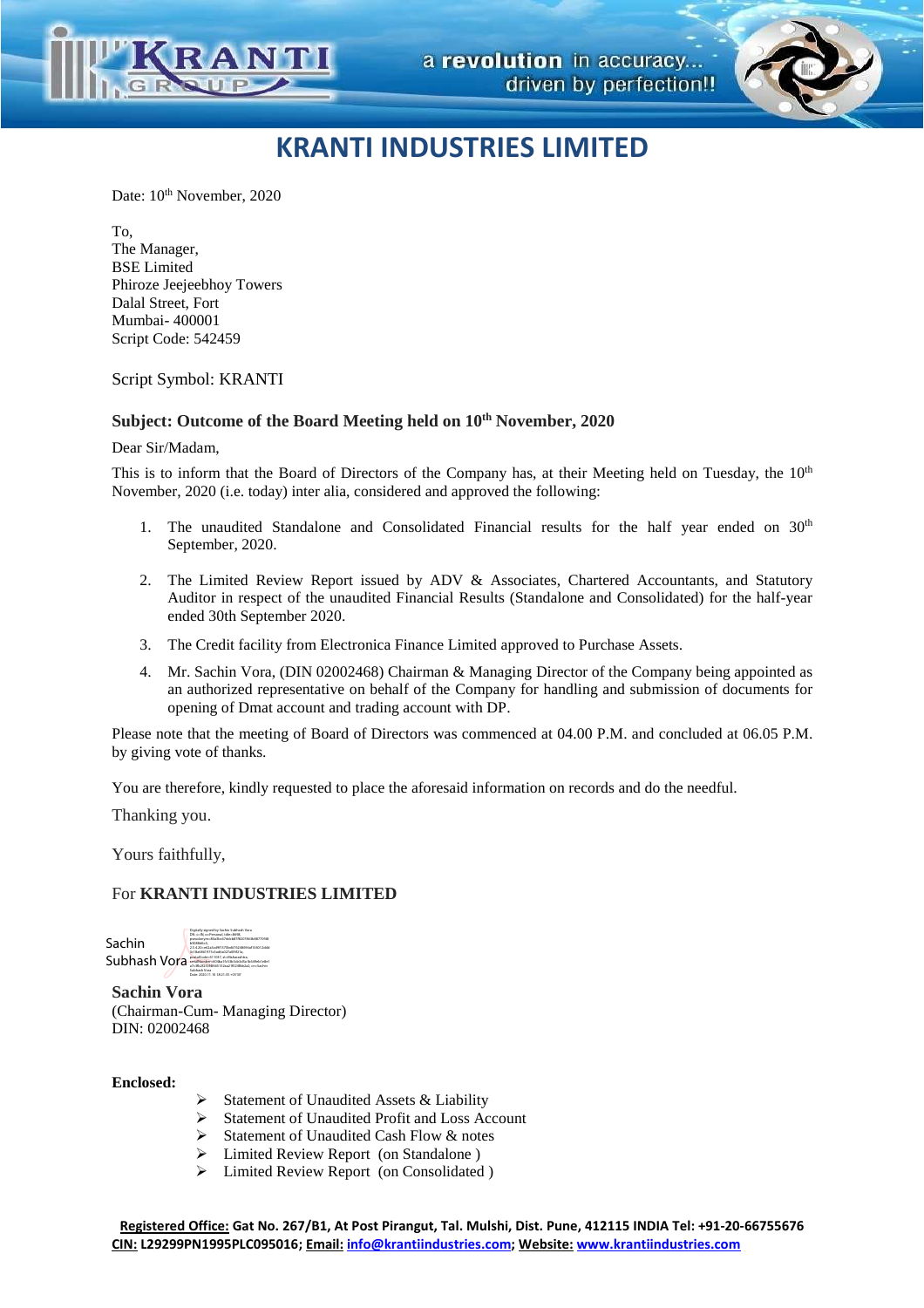GAT NO. 267/B/1, PIRANGUT, TAL -MULSHI, PUNE - 412115 CIN : L29299PN1995PLC095016 **STATEMENT OF ASSETS AND LIABILITIES** 

KRANTI

|                                                          |             | <b>STANDALONE</b> | <b>CONSOLIDATED</b> |                          |  |  |
|----------------------------------------------------------|-------------|-------------------|---------------------|--------------------------|--|--|
| <b>Particulars</b>                                       | 30.09.2020  | 31.03.2020        |                     | 30.09.2020<br>31.03.2020 |  |  |
|                                                          | (Unaudited) | (Audited)         | (Unaudited)         | (Audited)                |  |  |
| <b>EQUITY &amp; LIABILITIES</b>                          |             |                   |                     |                          |  |  |
| <b>Shareholders Funds</b><br>$\mathbf{1}$                |             |                   |                     |                          |  |  |
| Share Capital                                            | 880.20      | 880.20            | 880.20              | 880.20                   |  |  |
| Reserves & Surplus                                       | 839.14      | 1,085.07          | 785.17              | 1,047.86                 |  |  |
| <b>Share Application Money Pending</b><br>$\overline{2}$ |             |                   |                     |                          |  |  |
| <b>Allotments</b>                                        |             |                   |                     |                          |  |  |
|                                                          | 1,719.34    | 1,965.27          | 1,665.37            | 1,928.06                 |  |  |
| Non-current Liabilities<br>$\overline{\mathbf{3}}$       |             |                   |                     |                          |  |  |
| Long-Term Borrowings                                     | 1,705.00    | 1,531.20          | 2,039.81            | 1,861.05                 |  |  |
| Deferred Tax Liabilities (Net)                           | 145.63      | 110.68            | 118.94              | 84.20                    |  |  |
| Other Long Term Liabilities                              |             |                   |                     |                          |  |  |
| Long - Term Provisions                                   |             |                   |                     |                          |  |  |
|                                                          | 1,850.63    | 1,641.88          | 2,158.75            | 1,945.25                 |  |  |
| <b>Current Liabilities</b><br>4                          |             |                   |                     |                          |  |  |
| Short - Term Borrowings                                  | 324.45      | 355.21            | 324.45              | 355.21                   |  |  |
| <b>Trade Payables</b>                                    |             |                   |                     |                          |  |  |
| <b>Trade Payables MSME</b>                               | 283.73      | 240.67            | 283.73              | 240.67                   |  |  |
| <b>Trade Payables NON MSME</b>                           | 336.31      | 403.24            | 344.26              | 409.99                   |  |  |
| <b>Other Current Liabilities</b>                         | 287.18      | 181.09            | 304.01              | 199.39                   |  |  |
| <b>Short-Term Provisions</b>                             | 140.01      | 77.51             | 151.45              | 84.00                    |  |  |
|                                                          | 1,371.68    | 1,257.72          | 1,407.91            | 1,289.26                 |  |  |
| <b>Total Equity &amp; Liabilities</b>                    | 4,941.66    | 4,864.87          | 5,232.02            | 5,162.57                 |  |  |
| <b>Non- Current Assets</b><br>$\mathbf{1}$               |             |                   |                     |                          |  |  |
| <b>Property, Plant &amp; Equipment</b>                   |             |                   |                     |                          |  |  |
| <b>Tangible Assets</b>                                   | 3,129.29    | 3,162.24          | 3,310.41            | 3,358.22                 |  |  |
| <b>Intangible Assets</b>                                 | 10.13       | 10.51             | 10.76               | 11.23                    |  |  |
| Capital Works in progress                                | 1.35        | 1.35              | 1.35                | 1.35                     |  |  |
|                                                          | 3,140.77    | 3,174.10          | 3,322.53            | 3,370.81                 |  |  |
| Non-Current Investments                                  | 415.83      | 359.33            | 130.66              | 74.16                    |  |  |
|                                                          |             |                   |                     |                          |  |  |
| Long-Term Loans & Advances                               | 105.67      | 160.76            | 110.02              | 165.11                   |  |  |
| Other Non Current Assets                                 | 87.63       | 86.21             | 93.90               | 94.11                    |  |  |
| Goodwill on Consolidation                                |             |                   | 320.43              | 320.43                   |  |  |
|                                                          | 609.13      | 606.30            | 655.01              | 653.81                   |  |  |
| <b>Current Assets</b><br>$\overline{2}$                  |             |                   |                     |                          |  |  |
| Inventories                                              | 713.90      | 690.61            | 741.83              | 718.80                   |  |  |
| Trade receivables                                        | 413.08      | 341.13            | 445.23              | 364.59                   |  |  |
| Cash & bank Balances                                     | 22.78       | 6.15              | 23.80               | 7.55                     |  |  |
|                                                          |             |                   |                     |                          |  |  |
| Short-Term Loans & Advances                              | 25.81       | 25.88             | 26.48               | 25.93                    |  |  |
| <b>Other Current Assets</b>                              | 16.19       | 20.70             | 17.13               | 21.09                    |  |  |
|                                                          | 1,191.76    | 1,084.47          | 1,254.48            | 1,137.95                 |  |  |
| <b>Total Assets</b>                                      | 4,941.66    | 4,864.87          | 5,232.02            | 5,162.57                 |  |  |

**For and on behalf of Board of Directors KRANTI INDUSTRIES LIMITED**

Sachin Subhash Vora Digitally signed by Sachin Subhash Vora DN: c=IN, o=Personal, title=8698, pseudonym=80a3bc47ddcb87f8207863b88770 f48b9088d6c4, 2.5.4.20=e62a3cd9f1370bd676248694af104012 ddd3c18a6861975c5ad6a027a0f4f21a, postalCode=411037, st=Maharashtra, serialNumber=404ba1fc53b3cb3d5a1b649eb1e 8e1a7c3fb2f253f4f665152aa21f024fbb2a2, cn=Sachin Subhash Vora Date: 2020.11.10 18:22:15 +05'30'

**Sachin Vora Chairman Cum Managing Director DIN-02002468**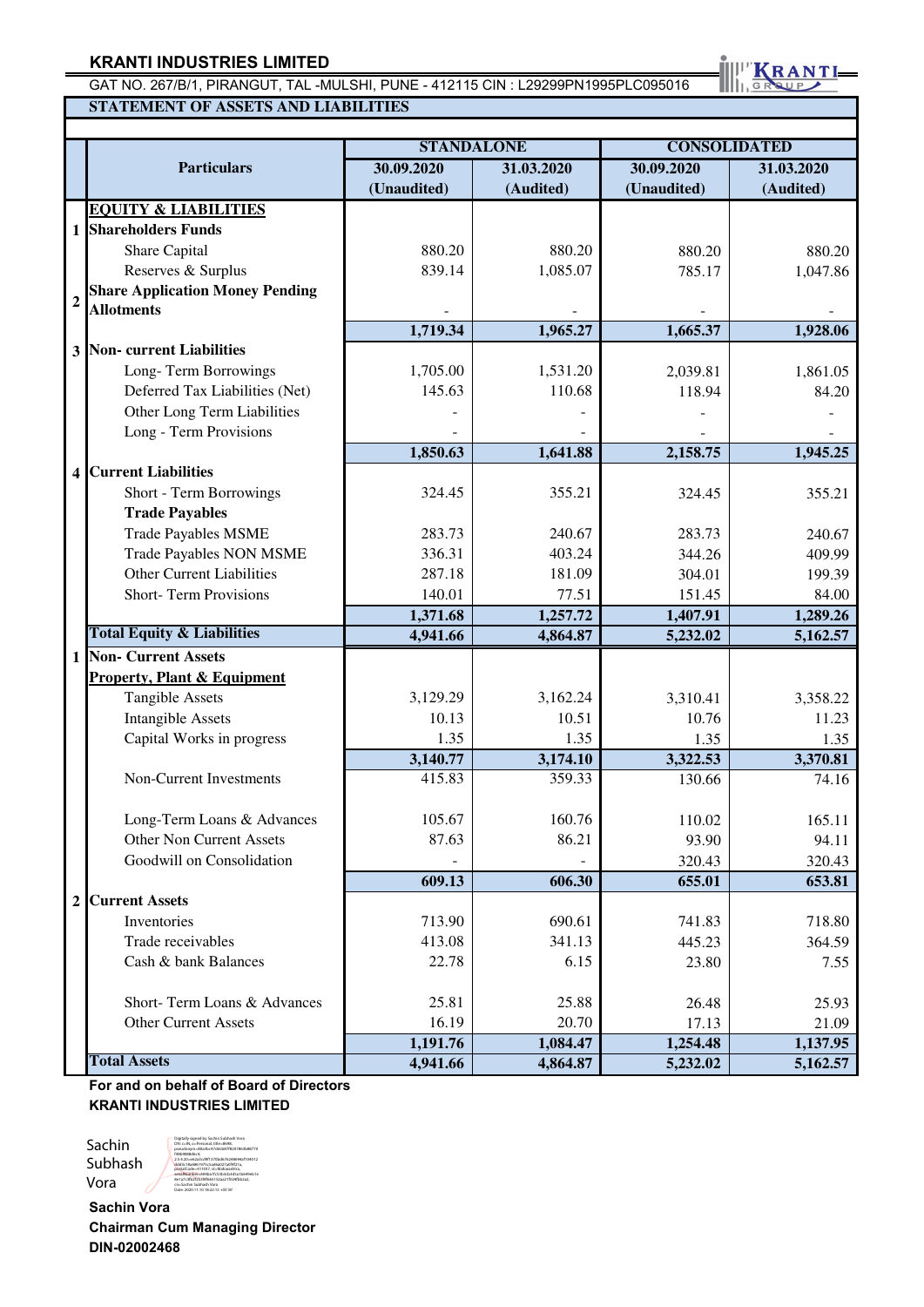GAT NO. 267/B/1, PIRANGUT, TAL -MULSHI, PUNE - 412115 CIN : L29299PN1995PLC095016

| Statement of Financials Results for the half year and year ended on 30th September 2020 |                                                               |                  |                          |                          |                          |                  | <b>Rs</b> in Lakh        |                          |                   |
|-----------------------------------------------------------------------------------------|---------------------------------------------------------------|------------------|--------------------------|--------------------------|--------------------------|------------------|--------------------------|--------------------------|-------------------|
|                                                                                         |                                                               |                  | <b>STANDALONE</b>        |                          |                          |                  | <b>CONSOLIDATED</b>      |                          |                   |
|                                                                                         | <b>PARTICULARS</b>                                            |                  | <b>Six Month Ended</b>   |                          | <b>Year Ended</b>        |                  | <b>Six Month Ended</b>   |                          | <b>Year Ended</b> |
|                                                                                         |                                                               | 30.09.2020       | 31.03.2020               | 30.09.2019               | 31.03.2020               | 30.09.2020       | 31.03.2020               | 30.09.2019               | 31.03.2020        |
|                                                                                         |                                                               | <b>Unaudited</b> | <b>Audited</b>           | <b>Unaudited</b>         | <b>Audited</b>           | <b>Unaudited</b> | <b>Audited</b>           | Unaudited                | <b>Audited</b>    |
| $\mathbf{1}$                                                                            | <b>Income</b>                                                 |                  |                          |                          |                          |                  |                          |                          |                   |
|                                                                                         | (a) Net Sales / Income from                                   | 1,534.41         | 2,787.57                 | 1967.25                  | 4,754.82                 | 1,581.46         | 2,857.14                 | 2,039.24                 | 4,896.37          |
|                                                                                         | Operation (Net of Taxes)                                      |                  |                          |                          |                          |                  |                          |                          |                   |
|                                                                                         | (b)Other Income                                               | 0.27             | 4.23                     | 20.18                    | 24.41                    | 0.39             | 4.66                     | 24.45                    | 29.11             |
|                                                                                         | <b>Total Income from Operation</b><br>(net)                   | 1,534.68         | 2,791.80                 | 1,987.43                 | 4,779.23                 | 1,581.84         | 2,861.80                 | 2,063.68                 | 4,925.48          |
| 2                                                                                       | <b>Expenses</b>                                               |                  |                          |                          |                          |                  |                          |                          |                   |
|                                                                                         | (a) Cost of Material Consumed                                 | 927.48           | 1,697.71                 | 1193.68                  | 2,891.39                 | 930.23           | 1,709.19                 | 1,195.86                 | 2,905.05          |
|                                                                                         | (b) Purchase of Stock-in-Trade                                |                  |                          |                          |                          |                  |                          |                          |                   |
|                                                                                         | (c)Changes in inventories of                                  |                  |                          |                          |                          |                  |                          |                          |                   |
|                                                                                         | finished goods, work-in-progress                              | 2.48             | 2.98                     | 52.81                    | 55.79                    | 2.36             | 10.18                    | 46.28                    | 56.46             |
|                                                                                         | and stock-in-trade<br>(d) Finance Cost                        | 78.12            | 73.39                    | 80.99                    | 154.39                   | 83.43            | 81.72                    | 89.25                    | 170.97            |
|                                                                                         | (d) Employee benefit expenses                                 | 257.84           | 362.81                   | 284.57                   | 647.38                   | 285.95           | 405.28                   | 321.98                   | 727.25            |
|                                                                                         | (e) Depreciation and amortization                             |                  |                          |                          |                          |                  |                          |                          |                   |
|                                                                                         | expenses                                                      | 146.18           | 148.15                   | 133.36                   | 281.51                   | 160.82           | 165.05                   | 150.50                   | 315.55            |
|                                                                                         | (f) Other Expenses                                            | 333.56           | 500.93                   | 457.32                   | 958.25                   | 347.00           | 517.81                   | 475.31                   | 993.12            |
|                                                                                         | <b>Total Expenses</b>                                         | 1,745.65         | 2,780.02                 | 2,097.12                 | 4,877.14                 | 1,809.79         | 2,868.88                 | 2,186.61                 | 5,055.49          |
|                                                                                         | Profit/(Loss) from before                                     |                  |                          |                          |                          |                  |                          |                          |                   |
| 3                                                                                       | exceptional and extraordanry                                  | 210.97           | 11.78                    | 109.69                   | 97.91                    | 227.95           | 7.08                     | 122.93                   | 130.01            |
|                                                                                         | items $(1-2)$                                                 |                  |                          |                          |                          |                  |                          |                          |                   |
| 4                                                                                       | <b>Exceptional Item</b>                                       |                  |                          |                          |                          |                  |                          |                          |                   |
| 5                                                                                       | Profit/(Loss) from ordinary                                   | 210.97           | 11.78                    | 109.69                   | 97.91                    | 227.95           | 7.08                     | 122.93                   | 130.01            |
|                                                                                         | activities before tax (3+4)                                   |                  |                          |                          |                          |                  |                          |                          |                   |
| 6                                                                                       | <b>Tax Expenses</b>                                           | 34.95            | 0.42                     | 25.90                    | 26.33                    | 34.74            | 8.34                     | 25.29                    | 33.63             |
| $\overline{7}$                                                                          | Net Profit/(Loss) from Ordinary                               | 245.92           | 12.20                    | 83.78                    | 71.58                    | 262.69           | 1.26                     | 97.64                    | 96.38             |
|                                                                                         | activity after tax (5-6)<br>Extraordinery Item (net of tax Rs |                  |                          |                          |                          |                  |                          |                          |                   |
| 8                                                                                       | expenses)                                                     |                  |                          |                          |                          |                  | $\overline{\phantom{a}}$ |                          |                   |
|                                                                                         | Net profit/(loss) for the period                              |                  |                          |                          |                          |                  |                          |                          |                   |
| 9                                                                                       | $(7+8)$                                                       | 245.92           | 12.20                    | 83.78                    | 71.58                    | 262.69           | 1.26                     | 97.64                    | 96.38             |
| 10                                                                                      | Share of profit / (loss) of                                   |                  | 0                        |                          |                          |                  | 7.57                     |                          | 7.57              |
| 11                                                                                      | associates(net)<br>Minority Interest                          |                  |                          | ÷.                       | $\overline{\phantom{a}}$ | 0.50             | 0.33                     | 0.42                     | 0.74              |
|                                                                                         | Net profit /(loss) after taxes,                               |                  |                          |                          |                          |                  |                          |                          |                   |
|                                                                                         | minority interest and share of                                |                  |                          |                          |                          |                  |                          |                          |                   |
| 12                                                                                      | profit/(loss) of associates (9+10-                            | 245.92           | 12.20                    | 83.78                    | 71.58                    | 262.19           | 5.98                     | 97.22                    | 103.21            |
|                                                                                         | <b>11</b> )                                                   |                  |                          |                          |                          |                  |                          |                          |                   |
| 13                                                                                      | Paid up Equity Share Capital-Face                             | 880.2            | 880.2                    | 880.20                   | 880.20                   | 880.20           | 880.20                   | 880.20                   | 880.20            |
|                                                                                         | Value Rs 10/- each                                            |                  |                          |                          |                          |                  |                          |                          |                   |
|                                                                                         | Reserve excluding, Revaluation                                |                  |                          |                          |                          |                  |                          |                          |                   |
| 14                                                                                      | Reserves as per balance sheet of<br>previous accunting year.  | ä,               | $\overline{\phantom{a}}$ | $\overline{\phantom{a}}$ | 1,157.33                 |                  |                          | $\overline{\phantom{a}}$ | 1,152.49          |
|                                                                                         | Earnings per Share (EPS), in Rs                               |                  |                          |                          |                          |                  |                          |                          |                   |
| 15                                                                                      | (not annualised)                                              |                  |                          |                          |                          |                  |                          |                          |                   |
|                                                                                         | (Equity Share of face value of Rs                             |                  |                          |                          |                          |                  |                          |                          |                   |
|                                                                                         | $10/-$ each)                                                  |                  |                          |                          |                          |                  |                          |                          |                   |
|                                                                                         | (a) Basic                                                     | 2.79             | 0.14                     | 0.95                     | 0.81                     | 2.98             | 0.07                     | 1.10                     | 1.17              |
|                                                                                         | (b) Diluted                                                   | 2.79             | 0.14                     | 0.95                     | 0.81                     | 2.98             | 0.07                     | 1.10                     | 1.17              |

KRANTI

**For and on behalf of Board of Directors KRANTI INDUSTRIES LIMITED**

**Sachin Vora Chairman Cum Managing Director DIN-02002468** Sachin<br>Subhash Vora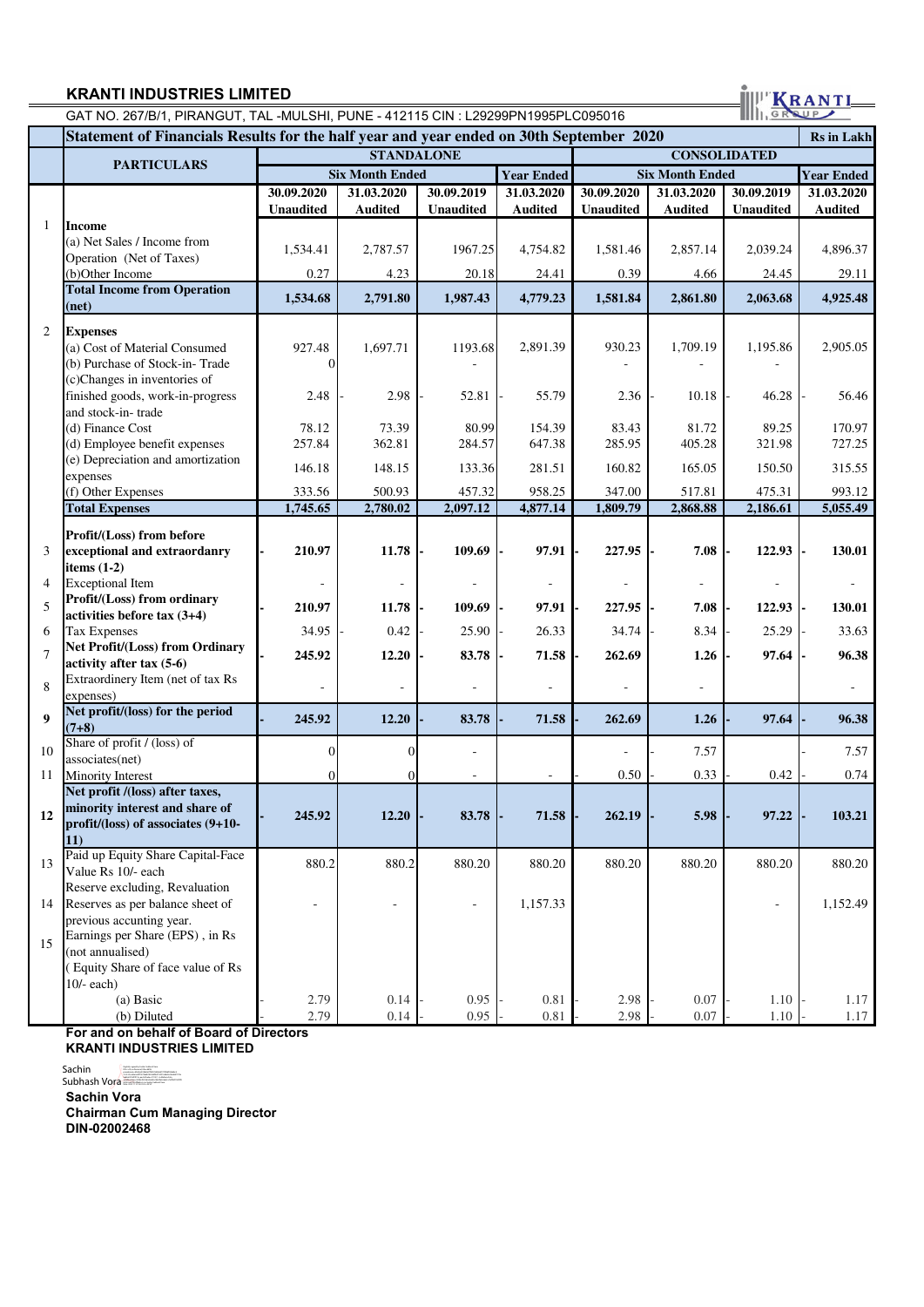GAT NO. 267/B/1, PIRANGUT, TAL -MULSHI, PUNE - 412115 CIN : L29299PN1995PLC095016

KRANTI

| <b>Cash Flow Statements</b><br><b>Rs</b> in Lakh       |                   |            |                     |            |  |  |  |
|--------------------------------------------------------|-------------------|------------|---------------------|------------|--|--|--|
|                                                        | <b>STANDALONE</b> |            | <b>CONSOLIDATED</b> |            |  |  |  |
| <b>PARTICULARS</b>                                     | <b>Sep.20</b>     | 2019-20    | <b>Sep.20</b>       | 2019-20    |  |  |  |
| <b>1. Cash Flow From Operating Activities:</b>         |                   |            |                     |            |  |  |  |
| Net Profit before tax and extraordinary item           | (210.97)          | (97.91)    | (227.95)            | (130.01)   |  |  |  |
| Adjustments for:                                       |                   |            |                     |            |  |  |  |
| Depreciation and amortization expense                  | 146.18            | 281.51     | 160.82              | 315.55     |  |  |  |
| Interest & Other Charges                               | 78.12             | 154.39     | 83.43               | 170.97     |  |  |  |
| (Profit)/Loss on sale of Fixed Assets                  |                   | (20.12)    |                     | (24.13)    |  |  |  |
| (Profit)/Loss on sale of Shares                        |                   |            |                     |            |  |  |  |
| Dividend Received                                      |                   |            |                     | (0.01)     |  |  |  |
| Interest Received/ Other Non Operative Receipts        | 4.29              | 0.82       | 4.29                | (0.72)     |  |  |  |
| <b>Operating Profit before Working Capital Changes</b> | 17.62             | 318.69     | 20.59               | 331.65     |  |  |  |
| Adjustments for:                                       |                   |            |                     |            |  |  |  |
| Inventories                                            | (23.28)           | (166.26)   | (23.03)             | (166.31)   |  |  |  |
| Trade Receivables                                      | (71.95)           | 382.80     | (80.64)             | 394.46     |  |  |  |
| Short Term Loans & Advances                            | 0.07              | 74.33      | (0.56)              | 75.22      |  |  |  |
| Other Current Assets                                   | 4.51              | (7.84)     | 3.96                | (8.02)     |  |  |  |
| <b>Trade Payables</b>                                  | (23.87)           | 271.30     | (22.67)             | 275.95     |  |  |  |
| Other Current Liabilities                              | 107.28            | (107.12)   | 104.62              | (100.73)   |  |  |  |
| <b>Short term Provision</b>                            | 61.31             | (82.65)    | 67.45               | (79.80)    |  |  |  |
| <b>Cash Generated from Operation</b>                   | 71.68             | 683.25     | 69.72               | 722.42     |  |  |  |
| Taxes Paid                                             |                   | (0.75)     |                     | (0.75)     |  |  |  |
| <b>Net Cash from Operating Activities</b>              | 71.68             | 682.50     | 69.72               | 721.68     |  |  |  |
| 2. Cash Flow From Investing Activities:                |                   |            |                     |            |  |  |  |
| Fixed Assets Purchased (Net)                           | (115.44)          | (1,315.98) | (115.44)            | (1,321.19) |  |  |  |
| Additions to Capital Work In Progress                  |                   | 53.72      |                     | 53.72      |  |  |  |
| Sale/ write off of Fixed Assets                        | 2.59              | 66.38      | 2.89                | 86.22      |  |  |  |
| Dividend Received                                      |                   |            |                     | 0.01       |  |  |  |
| Interest Received/ Other Non Operative Receipts        | (4.29)            | (0.82)     | (4.29)              | 0.72       |  |  |  |
| Adjustments for:                                       |                   |            |                     |            |  |  |  |
| Long Term Loans & Advances                             | 55.09             | 24.69      | 55.09               | 24.69      |  |  |  |
| Non Current Investments                                | (56.50)           | (58.99)    | (56.50)             | (58.99)    |  |  |  |
| <b>Other Non Current Assets</b>                        | (1.41)            | 67.62      | 0.21                | 70.61      |  |  |  |
| Long term Provision                                    |                   |            |                     |            |  |  |  |
| <b>Net Cash from Investing Activities</b>              | (119.96)          | (1,163.37) | (118.04)            | (1,144.21) |  |  |  |
| 3. Cash Flow From Financing Activities:                |                   |            |                     |            |  |  |  |
| Proceeds from issue of shares                          |                   |            |                     |            |  |  |  |
| Proceeds/(Repayment) of Short term borrowings          | (30.76)           | (110.89)   | (30.76)             | (110.89)   |  |  |  |
| Proceeds/(Repayment) of Long term borrowings           | 173.80            | 606.69     | 178.76              | 565.84     |  |  |  |
| Payment of Interim Dividend and tax on it              |                   |            |                     |            |  |  |  |
| <b>Security Premium</b>                                |                   | (0.69)     |                     | (0.69)     |  |  |  |
| Interest & Other Charges paid                          | (78.12)           | (154.39)   | (83.43)             | (170.97)   |  |  |  |
| <b>Net Cash from Financing Activities</b>              | 64.92             | 340.73     | 64.57               | 283.29     |  |  |  |
| Net Increase/ (Decrease) in Cash & Cash Equivalents    | 16.64             | (140.15)   | 16.26               | (139.24)   |  |  |  |
| Cash & Cash Equivalents at the beginning of the year   | 6.15              | 146.29     | 7.55                | 146.79     |  |  |  |
| Cash & Cash Equivalents at the end of the year         | 22.79             | 6.14       | 23.81               | 7.55       |  |  |  |
| 1. Components of Cash & Cash Equivalents:              |                   |            |                     |            |  |  |  |
| Particulars                                            |                   |            |                     |            |  |  |  |
| Cash on Hand                                           | 1.25              | 1.35       | 2.16                | 2.64       |  |  |  |
| <b>Balances with Scheduled Banks</b>                   |                   |            |                     |            |  |  |  |
| In Current Accounts                                    | 21.53             | 4.80       | 21.64               | 4.90       |  |  |  |
| In Deposit Accounts                                    |                   |            |                     |            |  |  |  |
| Total Cash & Cash Equivalents                          | 22.78             | 6.15       | 23.80               | 7.55       |  |  |  |

2. The Cash Flow Statement has been prepared under the 'Indirect Method' as set out in Accounting Standard - 3 on Cash Flow Statements. 3. Figures in Brackets represents outflow.

4. The previous year's figures have been regrouped wherever necessary to make them comparable with current year's figures

**For and on behalf of Board of Directors**

**KRANTI INDUSTRIES LIMITED**

Sachin<br>Subhash Vora lispidy apark is factor laboration<br>and the subsection of the state of the state of the state of the state<br>production of the state of the state of the state of the state<br>in (<br> $\sim 1.4.0\sim$  m) and the USA and the state of the

**Sachin Vora Chairman Cum Managing Director DIN-02002468**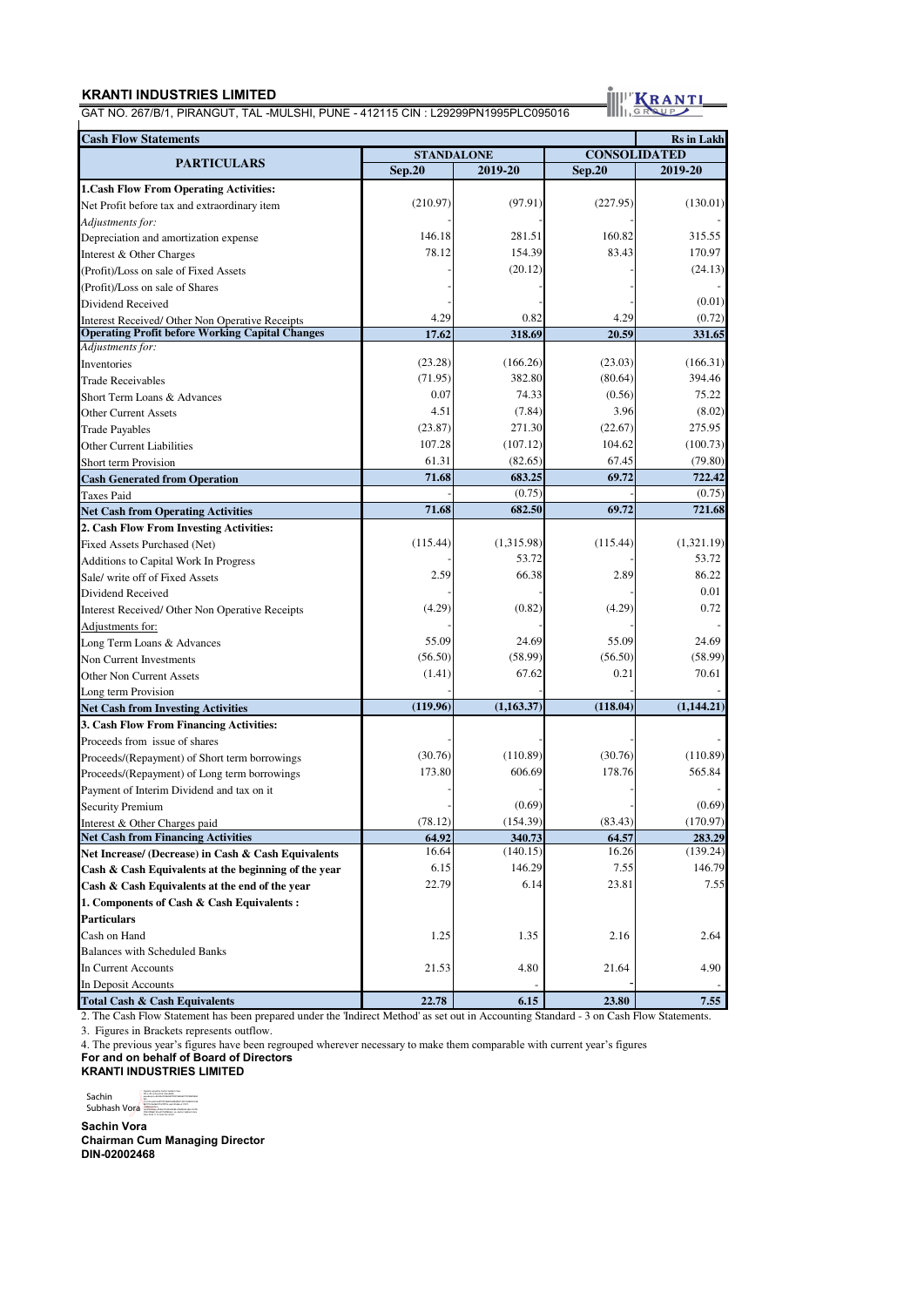

#### **Notes to Standalone and Consolidated Financial Statements**

- 1 The above financial results were reviewed and recommended by the Audit Committee of the company and, the same were approved by the Board of Director of the company at their respective meeting/s held on **Tuesday, the 10th November 2020.**
- 2 The Company does not have more than one reportable segment in terms of AS 17 hence segment wise reporting is not applicable.
- 3 The figures for the previous period have been restated / regrouped / reclassified, wherever necessary, in order to make them comparable.
- 4 As per **MCA Notification dated 16th February 2015,** the companies whose shares are listed on **BSE SME** platform as referred to in chapter XB of SEBI (Issue of Capital and Disclosure requirements) regulations, 2009 are exempted from the Compulsory requirement of adoption of **IND-AS**. As the company is covered under exempted from the Compulsory requirement of adoption of **IND-AS**. Hence it has not adopted IND AS for preparation of Financial Statements
- 5 **Impact of COVID 19 and Future Outlook:** The World Health Organization (WHO) declared the novel Coronavirus disease (COVID-19) outbreak a global pandemic on March 11th, 2020. COVID-19 pandemic has been rapidly spreading throughout the world, including India. Government in India has taken significant measures to curb the spread of the virus including imposing mandatory lockdowns and restriction in activities. As a result of lockdown, the company manufacturing remained on halt from **March 22, 2020** and the company commence its partial resumption of operations w. e. f. **May 05, 2020.**

**COVID-19** has impacted the normal business operations of the Company by way of interruption in production, delay and re-schedule of scheduled Dispatches of finished goods, closure of production facilities etc. during the lock-down period. However, production has commenced on May 05, 2020 at our manufacturing facility located in Pirangut, Pune Maharashtra with limited capacity and man power after allowing restricted / limited permissions by the appropriate government authorities. We have also taken necessary precautions to ensure the health, hygiene, safety, and wellbeing of all our employees as well as put in place SOPs and guidelines as per state government directives to prevent the spread of **COVID-19.** 

The Company is closely monitoring the emerging situation arising out of COVID-19 and the disruption is unforeseen and beyond the control of the company & resultant restrictions imposed by the regulatory authorities. It is possible neither to foresee the duration for which this pandemic will last, nor predict its course. Nevertheless, the Company is making every effort to ensure that the aftereffects are dealt with. In view of the prevailing uncertainty, no precise estimation can be made about overall impact of this pandemic.

Management believes that it has taken into account all the possible impacts of known events arising from **COVID-19** pandemic and the resultant lockdowns in the preparation of the financial statement including but not limited to its assessment of group liquidity and going concern, recoverable values of its property, plant and equipment, intangible assets and the net realisable values of other assets. However, given the effect of these lockdown on the overall economic activity and in particular on the automotive industry, the impact assessment of **COVID-19** on the above mentioned financial statement captions is subject to significant estimation uncertainties given its nature and duration and, accordingly, the actual impact in future may be different from those estimated as at the date of approval of these financial statements. The company will continue to monitor any material changes to future economic conditions and consequential impact on its financial result.

There has been no material impact on the internal financial reporting and controls of the company with all controls applied digitally. As operations of the company is coming to normal gradually, company do not foresee any material impact in terms of profitability of its products. However, it is difficult at this stage to assess the impact of **COVID-19** on the revenue and profitability for the whole of F.Y. 2020- 2021. Enough caution is applied toward minimizing the costs so as to bring in cost discipline. The situation is changing rapidly giving rise to inherent uncertainty around the extent and timing of the potential future impact of the **COVID-19** which may be different from that estimated as at the date of approval of these financial results. The Company will continue to closely monitor any material changes arising of future economic conditions and impact on its business.

#### **For and on behalf of Board of Directors KRANTI INDUSTRIES LIMITED**



**Sachin Vora Chairman Cum Managing Director DIN-02002468**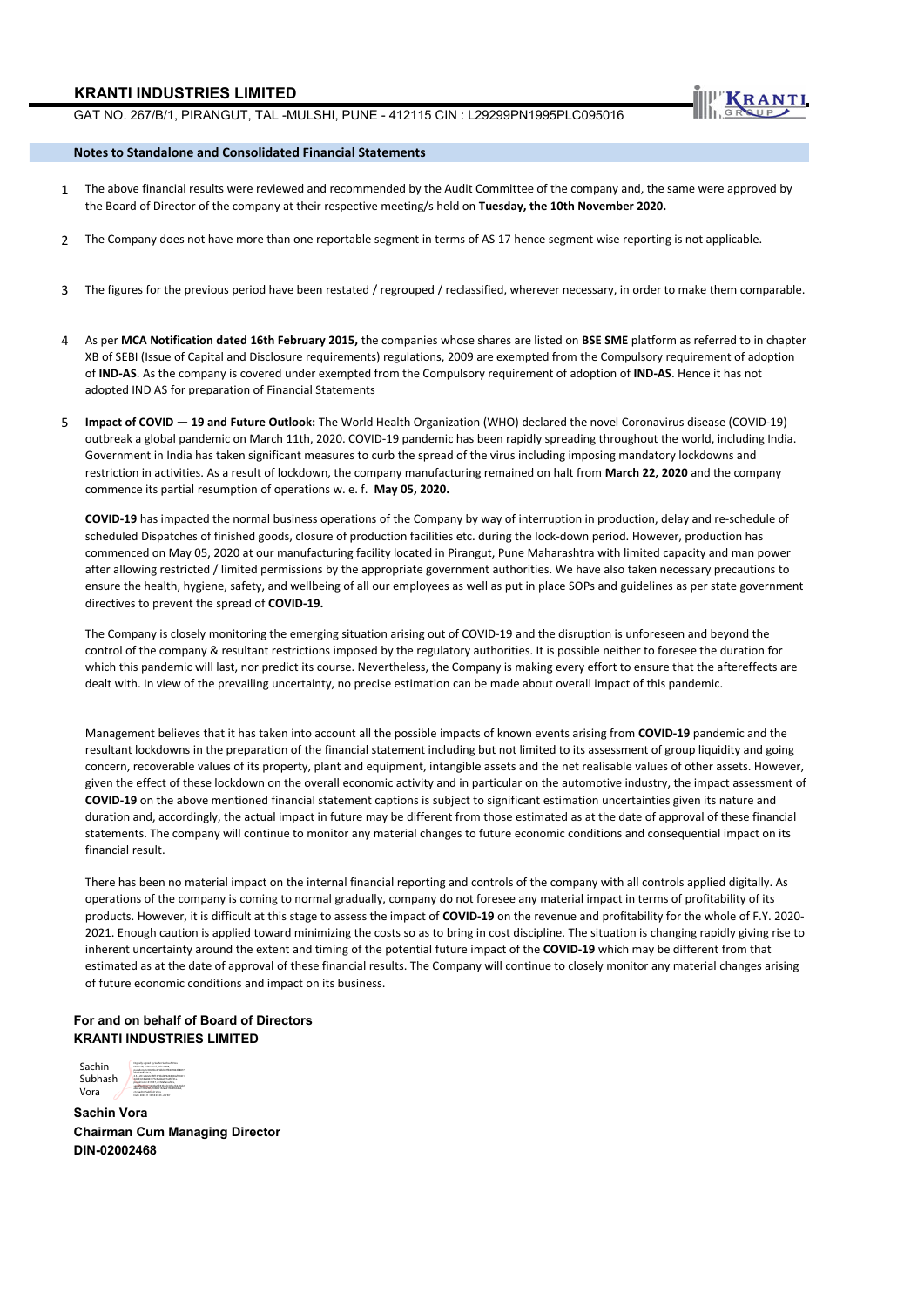### A D V & Associates

### Chartered Accountant

801-Empress Nucleus, Gaothan Road, Opp. Little Flower School, Andheri East- 400069

### **TO THE BOARD OF DIRECTORS OF KRANTI INDUSTRIES LIMITED**

We have reviewed the accompanying statement of standalone unaudited financial results ('the Statement') of Kranti Industries Limited ('the Company') for the half year ended 30th September, 2020 being submitted by the company pursuant to the requirements of Regulation 33 of the SEBI (Listing Obligations and Disclosure Requirements) Regulations, 2015 (as amended), including relevant circulars issued by the SEBI from time to time. This statement is the responsibility of the Company's Management and has been approved by the Board of Directors. Our responsibility is to issue a report on these financial statements based on our review.

We conducted our review of the Statement in accordance with the Standard on Review Engagements (SRE) 2410 "Review of Interim Financial Information Performed by the Independent Auditor of the Entity", issued by the Institute of Chartered Accountants of India. A review of interim financial information consists of making inquiries, primarily of persons responsible for financial and accounting matters, and applying analytical and other review procedures. A review is substantially less in scope than an audit conducted in accordance with the Standards on Auditing specified under section 143(10) of the Act, and consequently, does not enable us to obtain assurance that we would become aware of all significant matters that might be identified in an audit. Accordingly, we do not express an audit opinion.

Based on our review conducted as above, nothing has come to our attention that causes us to believe that the accompanying statement of unaudited financial results prepared in accordance with applicable accounting standards and other recognized accounting practices and policies has not disclosed the information required to be disclosed in terms of Regulation 33 of the SEBI (Listing Obligations and Disclosure Requirements) Regulations, 2015 (as amended) including the manner in which it is to be disclosed, or that it contains any material misstatement.

We draw your attention to Note 5 to these financial results, which describes the Management's assessment of the impact of COVID -19 pandemic and the resultant lockdowns on the significant uncertainties involved in developing some of the estimates involved in preparation of the financial results including but not limited to its assessment of liquidity and going concern, recoverable values of its property, plant and equipment, intangible assets and the net realisable values of other assets. Based on information available as of this date, Management believes that no further adjustments are required to the financial results. However, in view of the highly uncertain economic environment impacting the automotive industry, a definitive assessment of the impact is highly dependent upon circumstances as they evolve in future and the actual results may differ from those estimated as at the date of approval of these financial results.

#### **For A D V and Associates Chartered Accountant FRN: 128045W**

**Ankit Rathi Partner**  M. No. -162441 UDIN: - 20162441AAAACF3397 Ankit Rathi **Digitally** signed by Ankit Rathi

Date: - 10th November 2020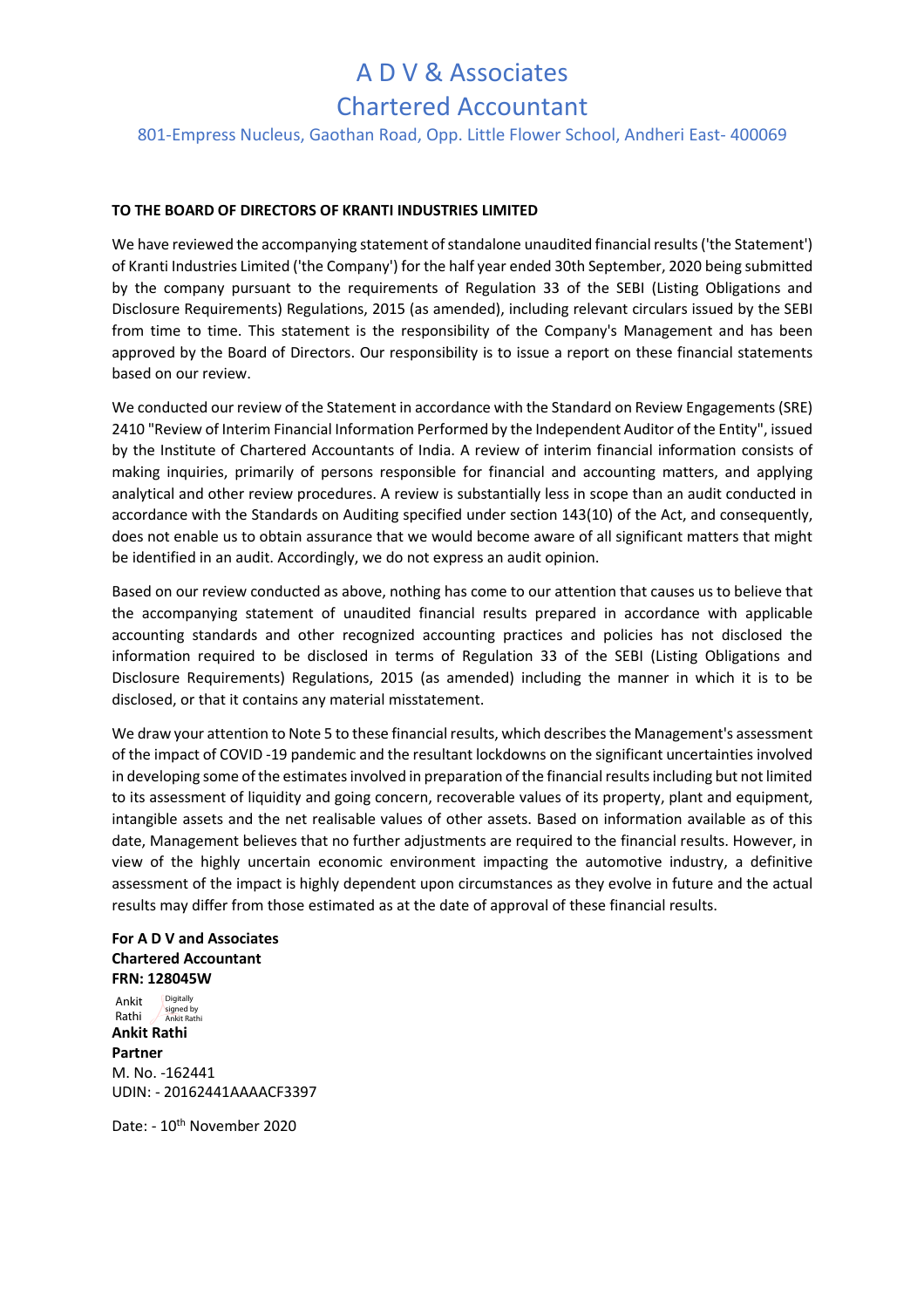## A D V & Associates

### Chartered Accountant

801-Empress Nucleus, Gaothan Road, Opp. Little Flower School, Andheri East- 400069

### TO THE BOARD OF DIRECTORS OF KRANTI INDUSTRIES LIMITED

We have reviewed the accompanying statement of Consolidated unaudited financial results ('the Statement') of Kranti Industries Limited ('the Company') comprising its subsidiary M/s Wonder Precision Private Limited for the half year ended 30th September, 2020 being submitted by the company pursuant to the requirements of Regulation 33 of the SEBI (Listing Obligations and Disclosure Requirements) Regulations, 2015 (as amended), including relevant circulars issued by the SEBI from time to time. This statement is the responsibility of the Company's Management and has been approved by the Board of Directors. Our responsibility is to issue a report on these financial statements based on our review.

We conducted our review of the Statement in accordance with the Standard on Review Engagements (SRE) 2410 "Review of Interim Financial Information Performed by the Independent Auditor of the Entity", issued by the Institute of Chartered Accountants of India. A review of interim financial information consists of making inquiries, primarily of persons responsible for financial and accounting matters, and applying analytical and other review procedures. A review is substantially less in scope than an audit conducted in accordance with the Standards on Auditing specified under section 143(10) of the Act, and consequently, does not enable us to obtain assurance that we would become aware of all significant matters that might be identified in an audit. Accordingly, we do not express an audit opinion.

Based on our review conducted as above, nothing has come to our attention that causes us to believe that the accompanying statement of unaudited financial results prepared in accordance with applicable accounting standards and other recognized accounting practices and policies has not disclosed the information required to be disclosed in terms of Regulation 33 of the SEBI (Listing Obligations and Disclosure Requirements) Regulations, 2015 (as amended) including the manner in which it is to be disclosed, or that it contains any material misstatement.

We did not review the financial statements of a subsidiaries included in the consolidated financial statements; whose financial statements include total revenues of Rs 47.04 Lakhs for the period ended on that date These financial statement have been review by other auditor whose limited review report has been furnished to us by the parent company management and our conclusion on the statement, in so far relates to the amount and disclosure included in respect of subsidiary, is based on the report of the auditor and our opinion is also based solely on the report of such other auditor

We draw your attention to Note 5 to these financial results, which describes the Management's assessment of the impact of COVID -19 pandemic and the resultant lockdowns on the significant uncertainties involved in developing some of the estimates involved in preparation of the financial results including but not limited to its assessment of liquidity and going concern, recoverable values of its property, plant and equipment, intangible assets and the net realisable values of other assets. Based on information available as of this date,